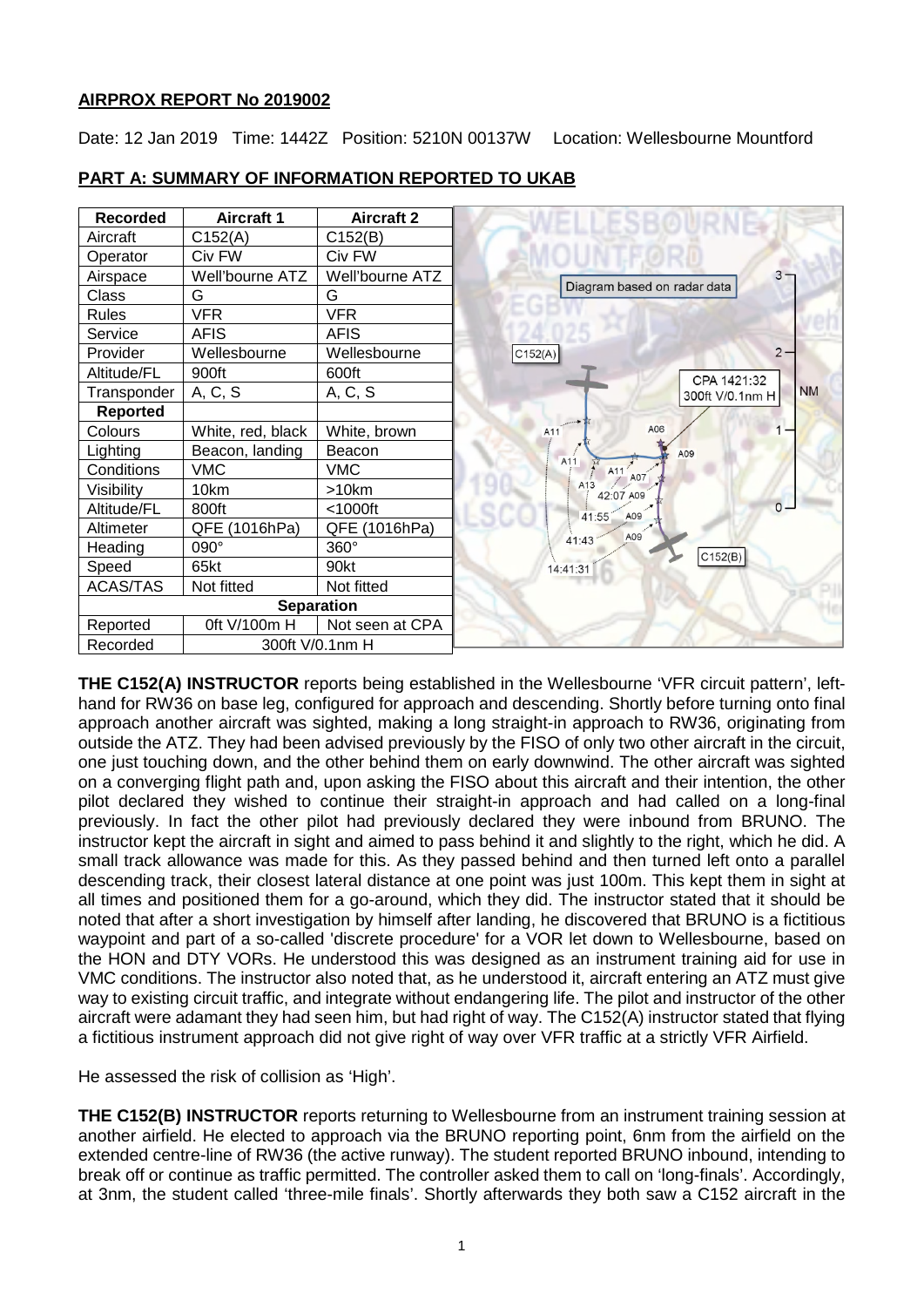circuit, downwind, opposite the piano keys, and adjudged there to be no conflict with that traffic and their approach to RW36. (The student reported afterwards that he saw the traffic turning on to a base leg abeam them and again, he adjudged there to be no conflict). They were then both surprised by an R/T transmission of, 'What have we got here then? There's another aircraft on finals in front of me?' After this rather angry transmission, the student asked the other pilot 'where are you?'. The answer was 'I'm behind you' at which point the student said 'Okay we'll go round and let you go first', but the other pilot responded 'No, I'll continue turning' adding that he intended to file an Airprox. The instructor noted that the student is a PPL holder (both fixed-wing and helicopter) with over 200 flying hours in each category and was completing a course of training for the IMC rating. It would seem that the other pilot had not been aware of their presence until he saw them.

**THE WELLESBOURNE AFISO** reports that both aircraft were joining, as was a helicopter approaching the southeast corner, and that these were the only aircraft actively transmitting on frequency. C152(B) joined from the south after practising holds 10 miles South. The pilot was asked to report on long-final, did so, and was then asked to report on final. C152(A) came into the overhead and was asked to report downwind and did so. Immediately after this call, C152(B) pilot called 3-mile final and 'Runway 36 – land at your discretion" was called from the tower. Very soon afterwards, C152(A) (observed on base) called enquiring about another aircraft, now on short final. He was informed that this aircraft had joined on long-final from the south. The C152(A) pilot said something about being supposed to give way to circuit traffic and continued toward the final approach. He then declared an Airprox, reporting a distance of 100m. It did not look like it from the Tower, and certainly not 100m. He eventually went around. C152(B) continued on final and landed, as did C152(A) after a circuit. The Wellesbourne AFISO made the following observations:

- 1. He was very surprised to find C152(A) on base and halfway to the final approach when he made his call. The westerly wind would have helped him along base but he expected a much longer transit from downwind. He seemed to have travelled very quickly and not at a normal circuit speed. He had expected C152(B) to be on the ground before C152(A) reached final.
- 2. He expected an instructor to have had a better situational awareness in the circuit given all the radio calls to and from C152(B).
- 3. The pilot of C152(A) had clearly seen the aircraft on final while he was on base, hence the radio call. If there was an Airprox it was because the C152(A) continued flying towards the aircraft on final (who had priority) instead of taking avoiding action. There were no other aircraft in the circuit to hinder any manoeuvre.
- 4. Unusually, he did not ask the C152(A) pilot if he had copied the call from the aircraft on final. This may have been because he had only just called downwind and the AFISO therefore thought that he was well behind C152(B). The AFISO assumed that the C152(A) pilot would have heard the C152(B) final call immediately after his downwind call, and some of the other radio calls about the join on long-final. The AFSIO's attention may also have been called to the helicopter approaching the southeast corner.

# **Factual Background**

The weather at Wellesbourne was recorded as follows:

| Weather | Wx    | Vis  | Cloudbase         | QNH         | --<br>--<br><b>WIL</b> |
|---------|-------|------|-------------------|-------------|------------------------|
|         | 270/9 | 9999 | $3000 +$<br>. 1—⊢ | nn,<br>UZ I | 016                    |

# **Analysis and Investigation**

# **UKAB Secretariat**

The C152(A) and C152(B) pilots shared an equal responsibility for collision avoidance and not to operate in such proximity to other aircraft as to create a collision hazard<sup>[1](#page-1-0)</sup>. An aircraft operated on or in the vicinity of an aerodrome shall conform with or avoid the pattern of traffic formed by other

 $\overline{\phantom{a}}$ 

<span id="page-1-0"></span><sup>1</sup> SERA.3205 Proximity..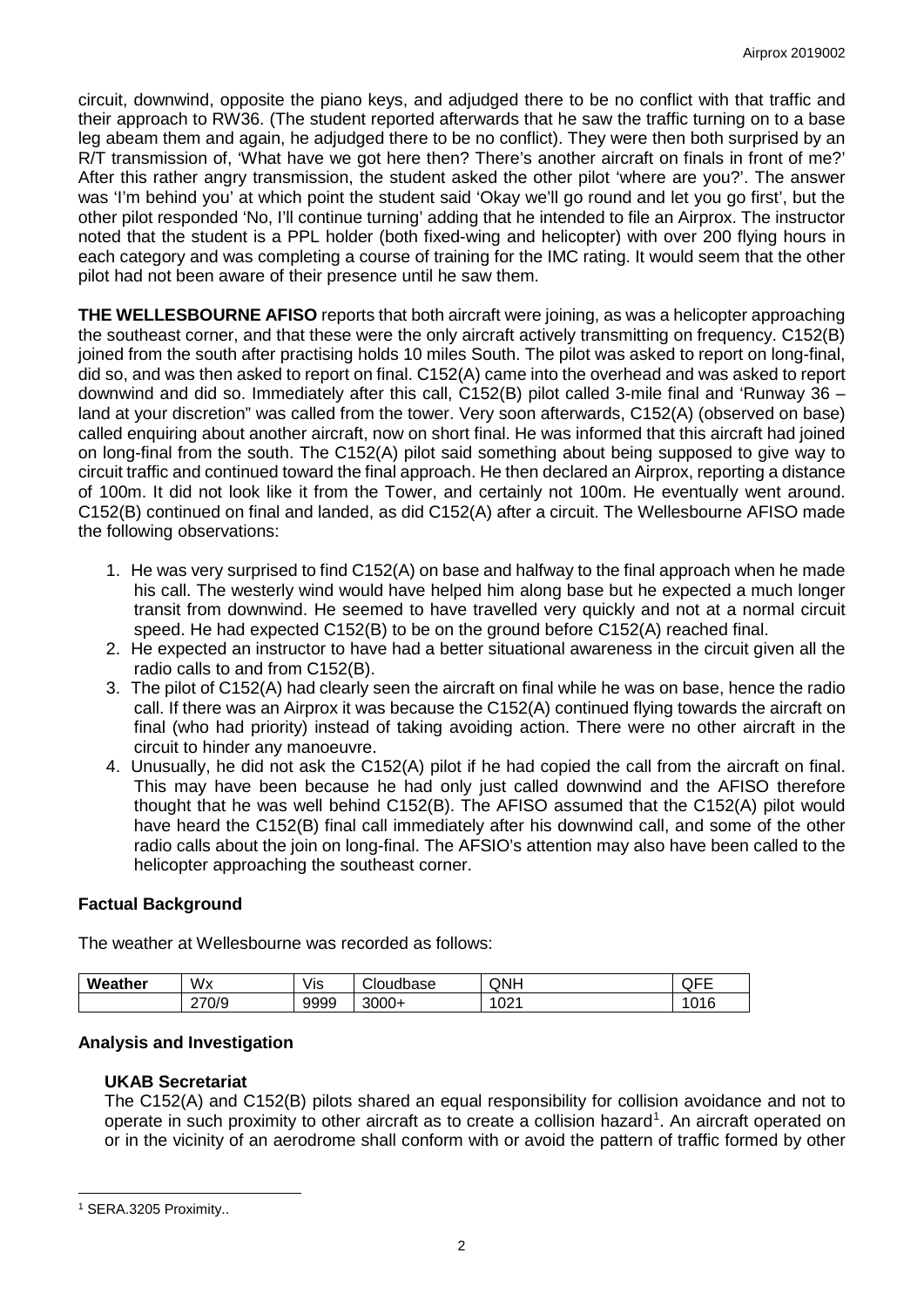aircraft in operation<sup>[2](#page-2-0)</sup>. An aircraft in flight, or operating on the ground or water, shall give way to aircraft landing or in the final stages of an approach to land<sup>[3](#page-2-1)</sup>. When two or more heavier-than-air aircraft are approaching an aerodrome or an operating site for the purpose of landing, aircraft at the higher level shall give way to aircraft at the lower level, but the latter shall not take advantage of this rule to cut in front of another which is in the final stages of an approach to land, or to overtake that aircraft<sup>3</sup>. The Skyway Code states:

'As a general rule, joining traffic must always give way to traffic already established in the circuit[4.](#page-2-2)

### **Summary**

An Airprox was reported when two C152s flew into proximity in the Wellesbourne Mountford visual circuit at 1442hrs on Saturday 12<sup>th</sup> January 2019. Both pilots were operating under VFR in VMC, both in receipt of an AFIS from the Wellesbourne Mountford AFISO.

## **PART B: SUMMARY OF THE BOARD'S DISCUSSIONS**

Information available consisted of reports from both pilots, radar photographs/video recordings and a report from the AFISO involved. Relevant contributory factors mentioned during the Board's discussions are highlighted within the text in bold, with the numbers referring to the Contributory Factors table displayed in Part C.

Members first discussed the Wellesbourne Mountford 'unofficial' BRUNO approach and commented that such an arrangement could lead to misunderstanding and risk because not only would non-locallybased pilots be unaware of its existence but it seemed that some local pilots were not either (**CF1**). After further discussion members resolved to recommend that, if Wellesbourne wished to retain its use, then 'Wellesbourne Mountford update their AIP entry to reflect the BRUNO approach'. Members also discussed the Wellesbourne website information and commented that whilst the airfield AIP entry stipulated that overhead joins were preferred (EGBW AD 2.22 1a), this was not reflected on the airfield website (**CF1**). Similarly, the airfield AIP entry states, 'Pilots are requested to contact Wellesbourne at least 10 minutes before ETA Wellesbourne' (EGBW AD 2.22 2a), representing a distance of more than 10nm for all but the lightest of aircraft, yet the DOC of Wellesbourne Information is 10nm/3000ft (**CF1**). Whilst use of a designated frequency outside the DOC is not prohibited, CAP452 states:

'Reports of radio interference have been attributed to aircraft station transmissions outside the DOC of the aeronautical radio station with who they are in contact. Radio operators and WT Act Licensees should endeavour to reduce the potential for cochannel interference from aircraft station transmissions outside the DOC by ensuring that aircraft operators, airlines and pilots have access to, or are made aware of, information on frequency assignments and their DOCs for the aeronautical radio stations under their control and by refraining from calling aircraft stations where they are known to be outside the DOC unless an emergency situation exists.' [5](#page-2-3)

'As a general rule, it rests with the aircraft station to establish communication with the aeronautical station. For this purpose, the aircraft station may call the aeronautical station only when it comes within the DOC area of the latter.' [6](#page-2-4)

Turning to the incident itself, the Board noted that the C152(B) pilot had assessed that he was in a position to integrate with the pattern of traffic at Wellesbourne. Members discussed whether this had actually been the case and commented on the C152(A) Instructor's assertion that 'aircraft entering an ATZ must give way to existing circuit traffic'. Members recalled Airprox 2018092 in which an aircraft conducting a straight-in approach had come into conflict with an aircraft on the base leg of a visual

l

<span id="page-2-3"></span>and designated operational coverage, page 18.

<span id="page-2-0"></span><sup>2</sup> SERA.3225 Operation on and in the Vicinity of an Aerodrome.

<span id="page-2-1"></span><sup>3</sup> SERA.3210 Right-of-way, Landing.

<span id="page-2-2"></span><sup>4</sup> CAP1535S, The Skyway Code, Aerodrome Operations, Arrival and departure procedures, General circuit guidance, pg 92. <sup>5</sup> CAP 452 (Aeronautical Radio Station Operator's Guide) Chapter 1 (Aeronautical radio stations), Frequency assignments

<span id="page-2-4"></span><sup>6</sup> CAP 452 (Aeronautical Radio Station Operator's Guide) Chapter 2 (Communications techniques, procedures and phraseology), General communication procedure, page 19.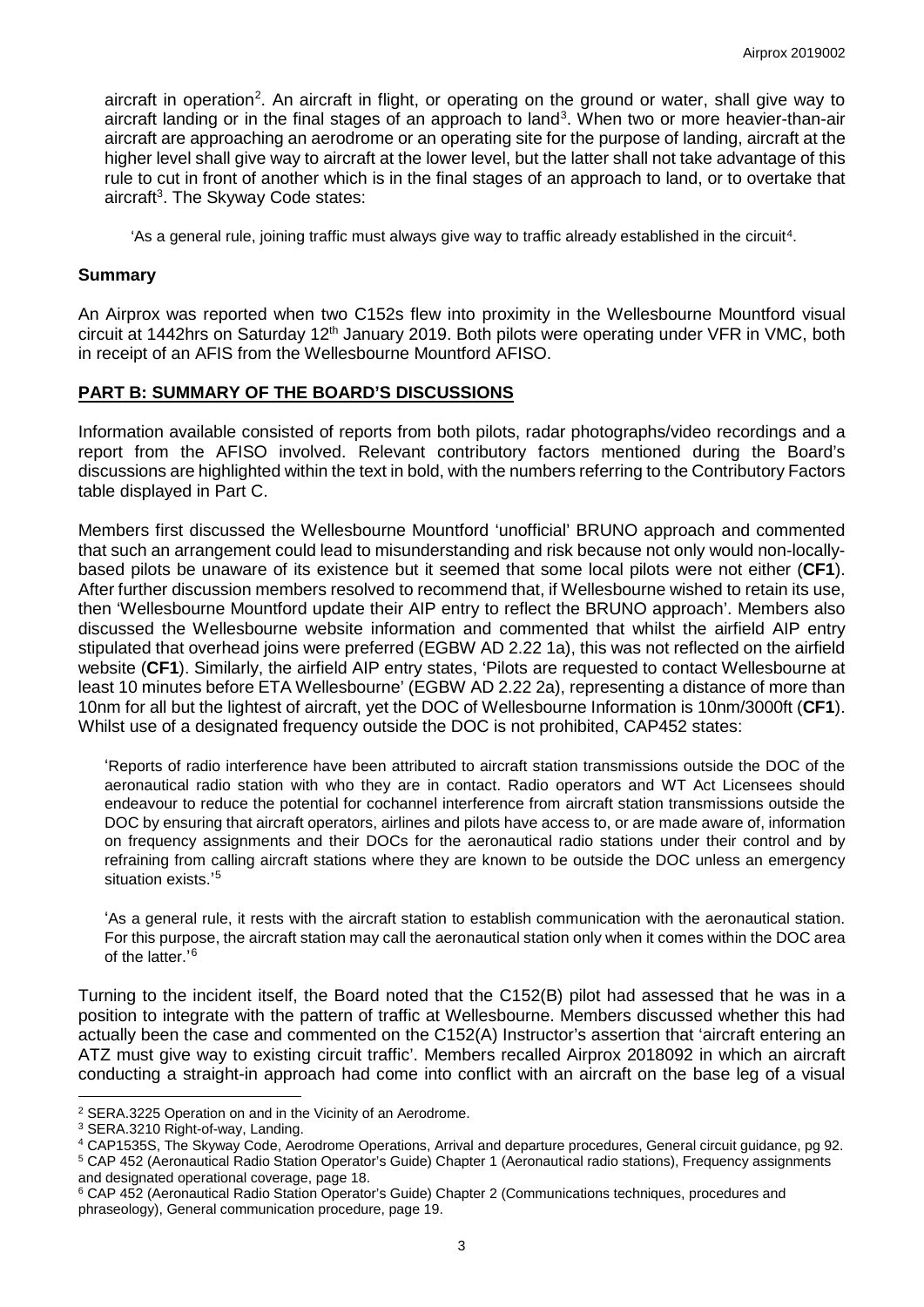circuit. In the discussions for that Airprox it was established that potential ambiguity existed in that the pilot of an aircraft conducting a straight-in approach is required to conform with the pattern of traffic already established in the visual circuit and the pilots of aircraft in the visual circuit are required to give way to traffic 'in the final stages of an approach to land'. Members agreed that in their opinion the C152(A) instructor was incorrect in his assertion, and that it was for both pilots to integrate mutually within the visual circuit. Members also agreed that the Skyway Code advice that, 'As a general rule, joining traffic must always give way to traffic already established in the circuit.' was pragmatic but was a 'general rule' which did not override the provisions of SERA and that, as ever, communication and consideration were key to effective and safe operation. In that regard, the C152(A) instructor had seen the C152(B) on final approach but had chosen to fly into close proximity with it (**CF2**, **CF4**, **CF6**). Members were unanimous in their opinion that this was not a wise course of action and that the C152(A) instructor appeared to have let frustration, based on a mistaken premise, get the better of him (**CF3**).

The Board further discussed integration of joining traffic and agreed that the C152(B) pilot also had a duty to integrate with C152(A), which the C152(B) student had seen turning onto base leg and had adjudged there to be no conflict. Notwithstanding the fact that SERA.3210 requires the aircraft at the higher level to give way to the aircraft at the lower level if both are intending to land, the circumstances of this incident were such that there was a degree of ambiguity. In that respect, it appeared to the Board that, ultimately, neither pilot had sufficiently integrated with the other (**CF5**).

Discussing the risk, members agreed that the C152(A) instructor had remained visual with the C152(B) throughout and therefore that risk of collision had been averted. However, members also agreed that safety had been reduced because the C152(A) instructor did not know what the other pilot might do as he flew towards him; a better course of action may have been to extend downwind or go-around at circuit height, and to discuss the incident on the ground rather than make comment on the radio.

# **PART C: ASSESSMENT OF CAUSE AND RISK**

| CF. | Factor                                                         | <b>Description</b>                                                                     | Amplification                                                |  |  |  |  |
|-----|----------------------------------------------------------------|----------------------------------------------------------------------------------------|--------------------------------------------------------------|--|--|--|--|
|     | <b>Ground Elements</b>                                         |                                                                                        |                                                              |  |  |  |  |
|     | • Regulations, Processes, Procedures and Compliance            |                                                                                        |                                                              |  |  |  |  |
| 1   | Organisational                                                 | • Organisational Documentation and Publications   Inadequate regulations or procedures |                                                              |  |  |  |  |
|     | <b>Flight Elements</b>                                         |                                                                                        |                                                              |  |  |  |  |
|     | • Regulations, Processes, Procedures and Compliance            |                                                                                        |                                                              |  |  |  |  |
| 2   |                                                                | Human Factors   • Flight Crew ATM Procedure Deviation                                  | Regulations/procedures not complied with                     |  |  |  |  |
|     | <b>• Tactical Planning and Execution</b>                       |                                                                                        |                                                              |  |  |  |  |
| 3   |                                                                | Human Factors   • Insufficient Decision/Plan                                           | Inadequate plan adaption                                     |  |  |  |  |
|     | • Situational Awareness of the Conflicting Aircraft and Action |                                                                                        |                                                              |  |  |  |  |
| 4   | Human Factors                                                  | • Lack of Action                                                                       | Pilot flew into conflict despite Situational Awareness       |  |  |  |  |
| 5   | Human Factors                                                  | • Monitoring of Other Aircraft                                                         | Pilot did not sufficiently integrate with the other aircraft |  |  |  |  |
|     | • See and Avoid                                                |                                                                                        |                                                              |  |  |  |  |
| 6   |                                                                | Human Factors   • Lack of Action                                                       | Pilot flew into conflict                                     |  |  |  |  |

Contributory Factors:

Degree of Risk: C.

Recommendation: Wellesbourne Mountford update their AIP entry to reflect the BRUNO approach.